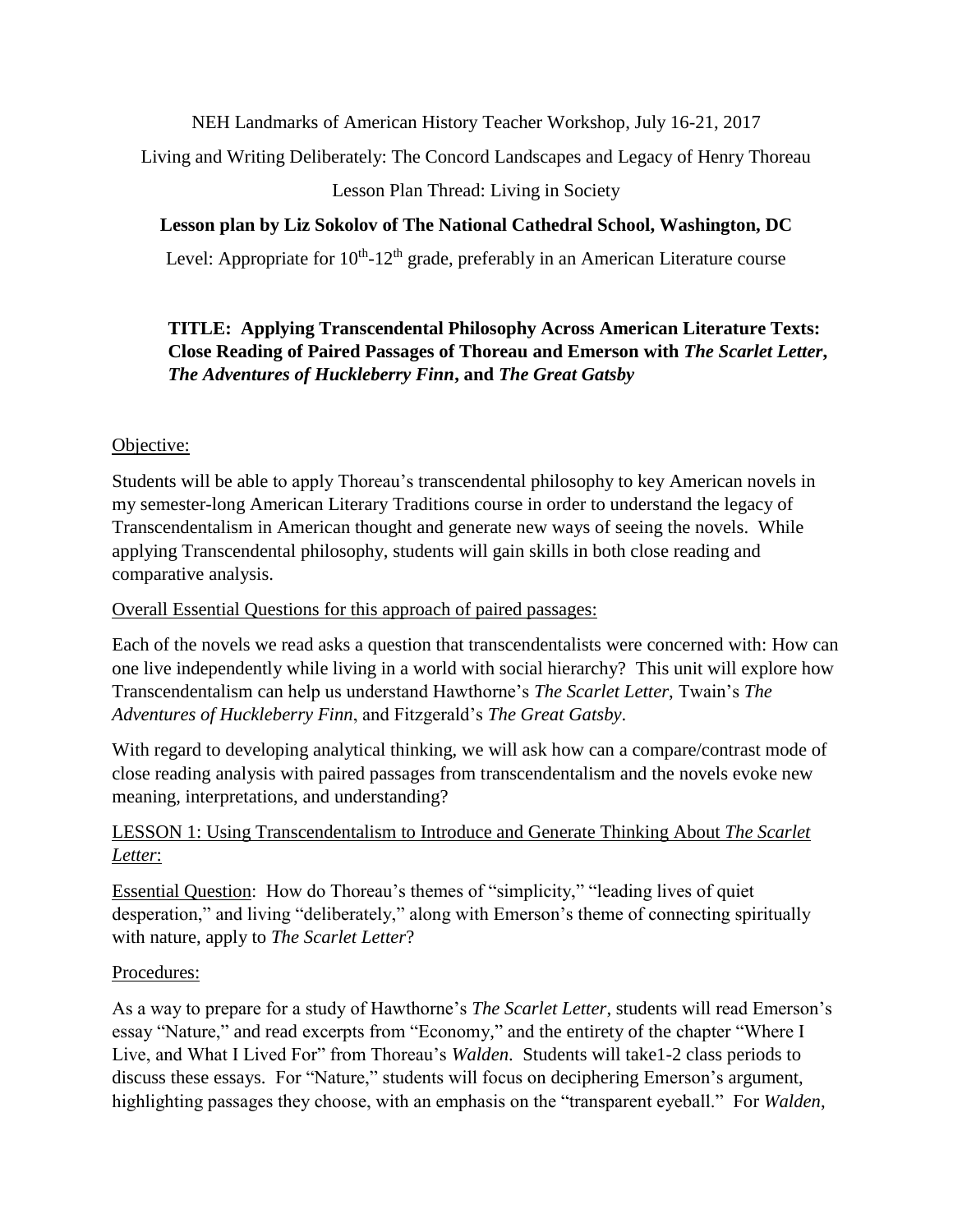students will focus in particular on the passages associated with the ideas of "simplicity," what it means to "lead lives of quiet desperation," and what it means to "live deliberately."

Then, with this background knowledge in Transcendentalism, students will later be asked to return to these essays at various touchstone points in *The Scarlet Letter* as a way to understand the strains of transcendentalism in Hawthorne's novel, and their influence on the novel's message.

Paired Passage Close Reading for *Walden* and *The Scarlet Letter*:

1) Compare Thoreau's description of his house to the description of Hester Prynne's house.

[Context: Emerson published "Nature" in 1836, Hawthorne published *The Scarlet Letter* in 1850, and Thoreau published *Walden* in 1854. So we are not looking for evidence that Hawthorne was influenced by *Walden*, which would be anachronistic, but we are interested in the thinking we as readers can generate when we examine two passages about two homes in the woods, one real, and one fictional. It is also important to note that while Hawthorne was friends with transcendentalists, and even spent some time at the utopian transcendental community Brook Farm, that he himself cannot be considered a transcendentalist, though the ideas of transcendentalism can be seen in his work. It might be worth asking as an extension activity to what extent are there limitations to his brand of transcendentalism in his novel, given the fact that he was not, himself, a transcendentalist.]

Thoreau passage:

"When first I took up my abode in the woods, that is, began to spend my nights as well as days there, which, by accident, was on Independence Day, or the Fourth of July, 1845, my house was not finished for winter, but was merely a defence against weather-stained boards, with wide chinks, which made it cool at night. The upright white hewn studs and freshly planed door and window casings gave it a clean and airy look, especially in the morning, when its timbers were saturated with dew, so that I fancied that by noon some sweet gum would exude from them. To my imagination it retained throughout the day more or less of this auroral character, reminding me of a certain house on a mountain which I had visited a year before. This was an airy and unplastered cabin, fit to entertain a travelling god, and where a goddess might trail her garments. The winds which passed over my dwelling were such as sweep over the ridges of mountains, bearing the broken strains, or celestial parts only, of terrestrial music. The morning wind forever blows, the poem of creation is uninterrupted; but few are the ears that hear it. Olympus is but the outside of the earth everywhere."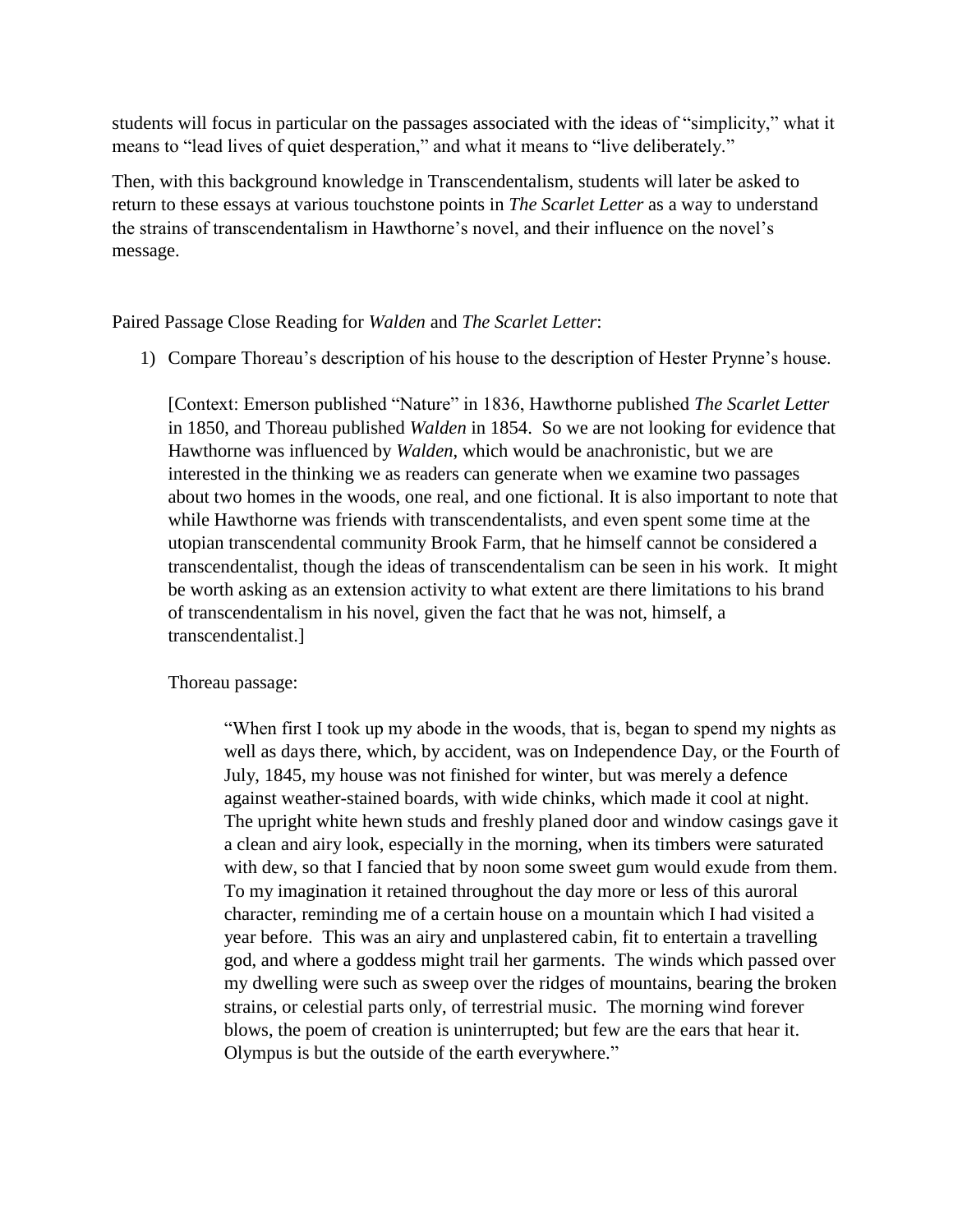#### Guided close reading questions:

In what ways does Thoreau's passage work metaphorically? Why might his mention of "Independence Day" be important? In what ways do the details he offers about his house connect with his theme of "simplicity" and 'living deliberately'? What is significant that "few are the ears that hear" the "terrestrial music" that passes over his "dwelling"? How does Thoreau paint himself, and how does he paint society in this passage?

Now, given your insights into Thoreau's intent as he describes his cabin, turn your attention to Hawthorne's intent as he describes Hester's cabin, and annotate for your ideas:

"Hester [Prynne,](http://www.eldritchpress.org/nh/sl05.html#g04) therefore, did not flee. On the outskirts of the town, within the [verge](http://www.eldritchpress.org/nh/nhg.html#verge) of the peninsula, but not in close vicinity to any other habitation, there was a small thatched cottage. It had been built by an earlier settler, and abandoned, because the soil about it was too sterile for cultivation, while its comparative remoteness put it out of the sphere of that social activity which already marked the habits of [the emigrants.](http://www.eldritchpress.org/nh/sl05-n.html#emigrants) It stood on the shore, looking across a basin of the sea at the forest-covered hills, towards the west. A clump of scrubby trees, such as alone grew on the peninsula, did not so much conceal the cottage from view, as seem to denote that here was some object which would [fain](http://www.eldritchpress.org/nh/nhg.html#fain) have been, or at least ought to be, concealed. In this little, lonesome dwelling, with some slender means that she possessed, and by the [license](http://www.eldritchpress.org/nh/nhg.html#licence) of the magistrates, who still kept an [inquisitorial](http://www.eldritchpress.org/nh/nhg.html#inquisitorial) watch over her, Hester established herself, with her infant child. A mystic shadow of suspicion immediately attached itself to the spot. Children, too young to comprehend wherefore this woman should be shut out from the sphere of human charities, would creep [nigh](http://www.eldritchpress.org/nh/nhg.html#nigh) enough to behold her plying her needle at the cottage-window, or standing in the door-way, or laboring in her little garden, or coming forth along the pathway that led townward; and, [discerning](http://www.eldritchpress.org/nh/nhg.html#discerning) the scarlet letter on her breast, would [scamper](http://www.eldritchpress.org/nh/nhg.html#scamper) off, with a strange, [contagious](http://www.eldritchpress.org/nh/nhg.html#contagious) fear."

In what ways is Hester's experience different from Thoreau's? In what ways might it have the potential to be similar? How is it significant that Hester lives removed from town? In what ways is it significant that she lives close to nature? Look at the language describing the nature. What is significant that her dwelling 'looks' "across a basin of the sea at the forest-covered hills"? In what ways are there both positive and negative connotations to her dwelling? What might we conclude about her character, given the description of her dwelling? How is she portrayed, and how is society portrayed? What can we conclude about the society and its attitudes towards Hester and her cottage?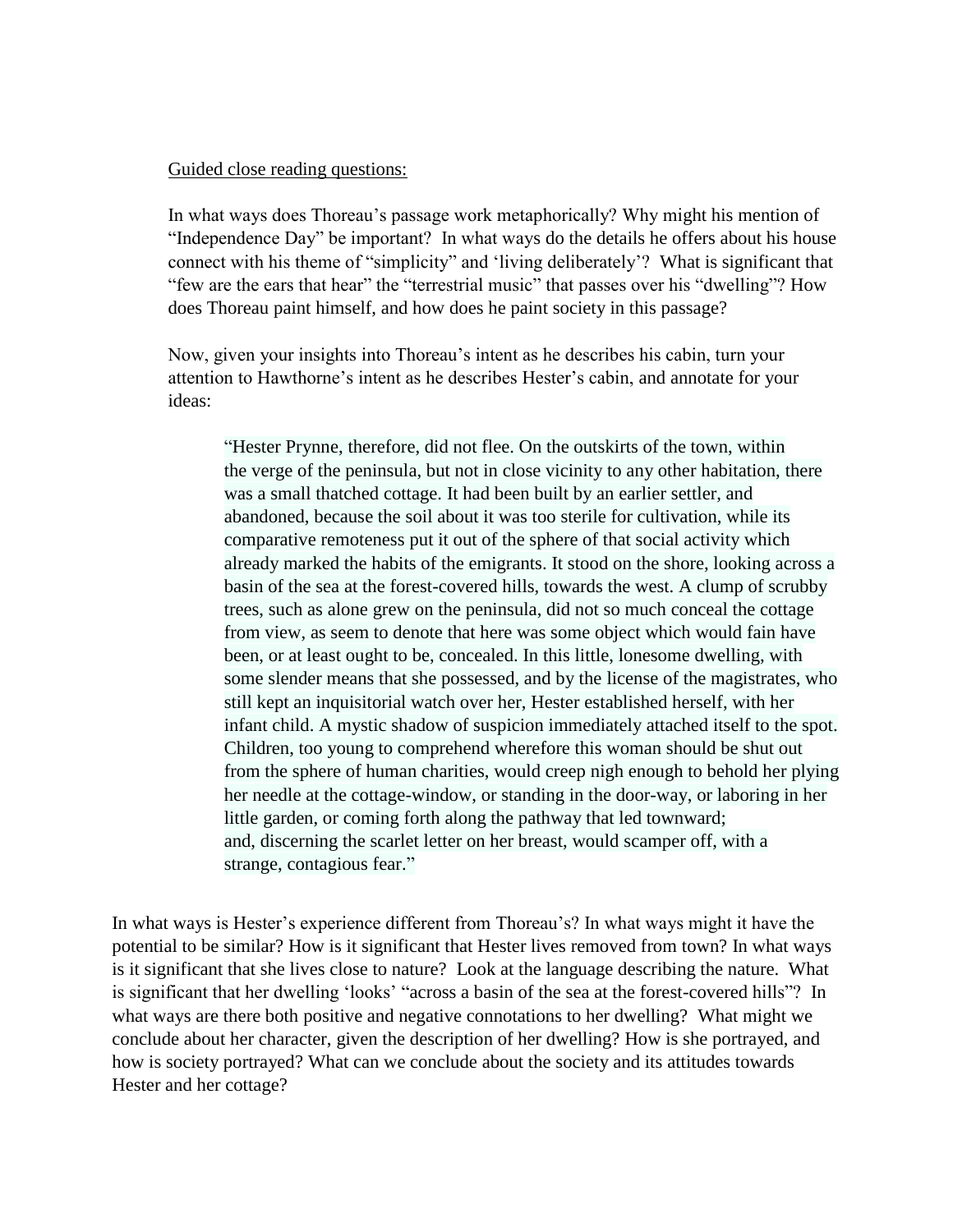Broader questions for later in the novel: How do you see strains of "simplicity" in Hester's approach to life? Compare her to, say, the Governor and his elaborate home, dress, and insistence on pomp and circumstance. Who 'complicates' his life in this novel? How so? Look at Dimmesdale and Chillingworth. What is the message about simplicity versus complication in this novel? Who "lives deliberately," and who lives lives of "quiet desperation"? What is the answer about how one should live, according to Thoreau and Hawthorne?

Extension activity: Recall Emerson's "transparent eyeball" and apply it to scenes in *The Scarlet Letter*. Does anyone in the novel *see* like a transparent eyeball? When? To what effect? Who does not see like a transparent eyeball? What is that effect? (Suggested scenes: Pearl in the forest, connecting to nature, and able to discern the truth about her mother and the reverend's relationship; Dimmesdale with his renewed energy in the forest; the townspeople who avoid the forest.

Extension activity: Compare Hester and her home to the characters in Thoreau's *Walden* chapter "Former Inhabitants," such as Zilpha, the "colored woman," whose "little house, where she spun linen for townsfolk" "was set on fire by English soldiers," or the "Irishman" whom Thoreau describes as "Capable of more civil speech than you could well attend to," but whose home the neighbors "avoided" "as an unlucky castle." What does Thoreau see in these outsiders who make their dwelling by Walden Pond that others do not see? What does Hawthorne see in Hester that the Puritans don't see? What can you then conclude about transcendentalism as a result of these inquiries?

### Lesson 2

Procedures for using Transcendentalism to Introduce and Generate Thinking about *The Adventures of Huckleberry Finn*:

Essential Question:

How does Henry David Thoreau, in "Civil Disobedience," suggest ways to live responsibly and 'deliberately' in society?

What effect does Thoreau understand nature to have on society, and vice versa?

How can reading "Civil Disobedience" generate new thinking about Huck's own struggle in society and with his conscience?

Process: Students will read Thoreau's essay "Civil Disobedience" and discuss it on its own in advance of reading *Huck*.

Then, as a touchstone during the study of the novel, students can be asked to discuss the following questions: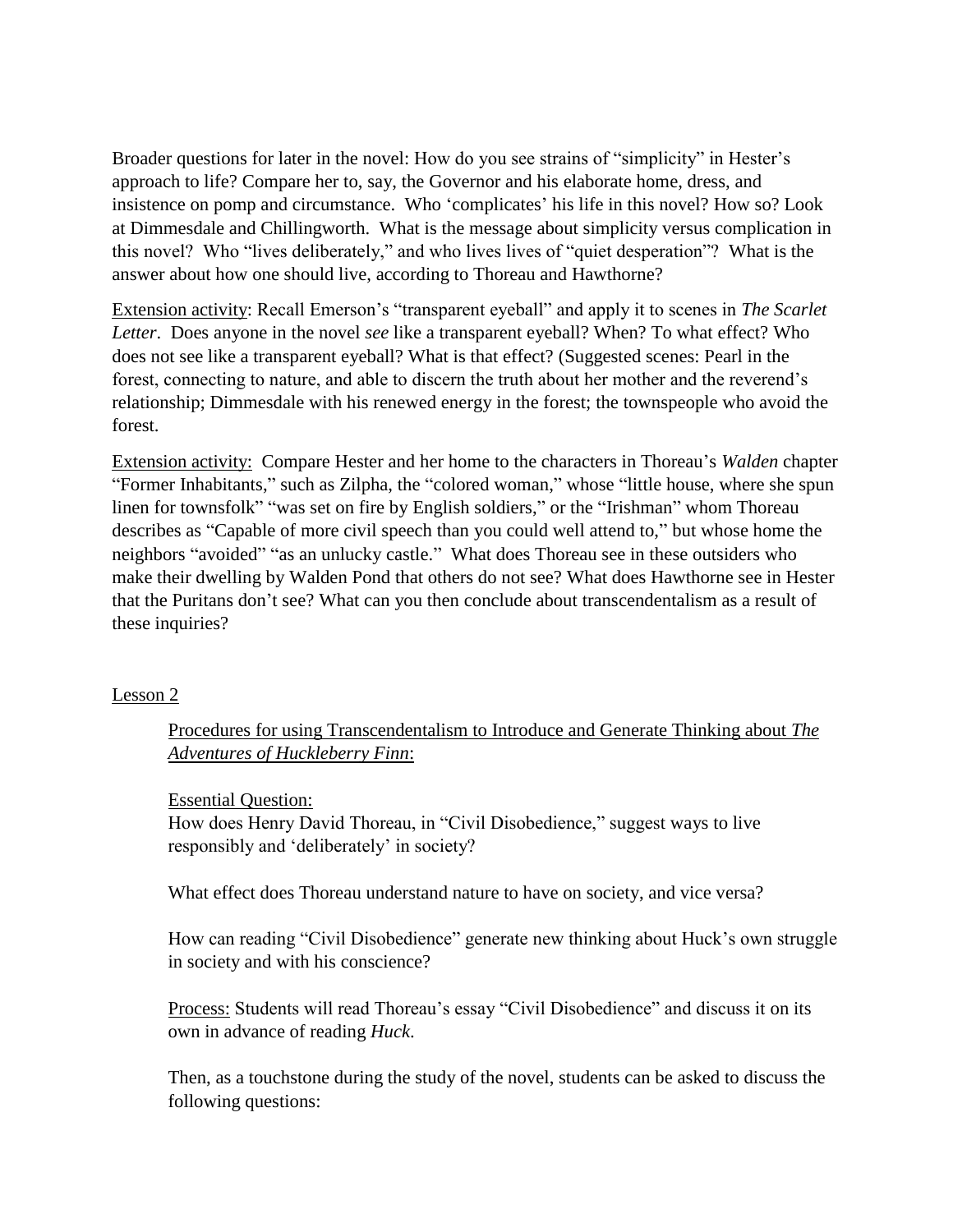Does Huck embark on civil disobedience at any point? When? How so? How not? What is at stake for him? What do we learn about morality from watching Huck, an individual, act within society? What do we learn about the forces that influence someone to act morally versus the forces that influence someone to act without conscience? What are Thoreau and Twain arguing about man's responsibility to man?

CLOSE READING: [The following lesson was inspired by Professor James Finley's lecture on "Civil Disobedience," as part of the NEH program. He brought attention to the 'huckleberry party' passage, which in turn prompted me to think about how to connect this to *Huckleberry* Finn.]

Study the passage near the end of "Civil Disobedience" when Thoreau writes:

"It was formerly the custom in our village, when a poor debtor came out of jail, for his acquaintances to salute him, looking through their fingers, which were crossed to represent the grating of a jail window, "How do ye do?" My neighbors did not thus salute me, but first looked at me, and then at one another, as if I had returned from a long journey. I was put into jail as I was going to the shoemaker's to get a shoe which was mended. When I was let out the next morning, I proceeded to finish my errand, and, having put on my mended shoe, joined a huckleberry party, who were impatient to put themselves under my conduct; and in half an hour—for the horse was soon tackled—was in the midst of a huckleberry field, on one of our highest hills, two miles off, and then the State was nowhere to be seen."

Questions: How do you interpret Thoreau heading off to join a "huckleberry party" after his night in jail? Is he negating his social protest from earlier in the essay by going off and having 'fun'? Or, is going off on the huckleberry party *part* of his protest? How can you bring in Thoreau's ideas of 'nature' to make sense of this act? Is nature connected to his radical ideas? Where is the true place for a man in an unjust state? What might be significant about the act of picking 'huckleberries'? Compare such an act to, say, picking cotton? By showing people how to pick huckleberries, what alternative economy does Thoreau model for his readers?

Now study the last page of *Huck*, when he narrates:

"And then Tom he talked along and talked along, and says, le's all three slide out of here one of these nights and get an outfit, and go for howling adventures amongst the Injuns, over in the Territory, for a couple of weeks or two; and I says, all right, that suits me, but I ain't got no money for to buy the outfit, and I reckon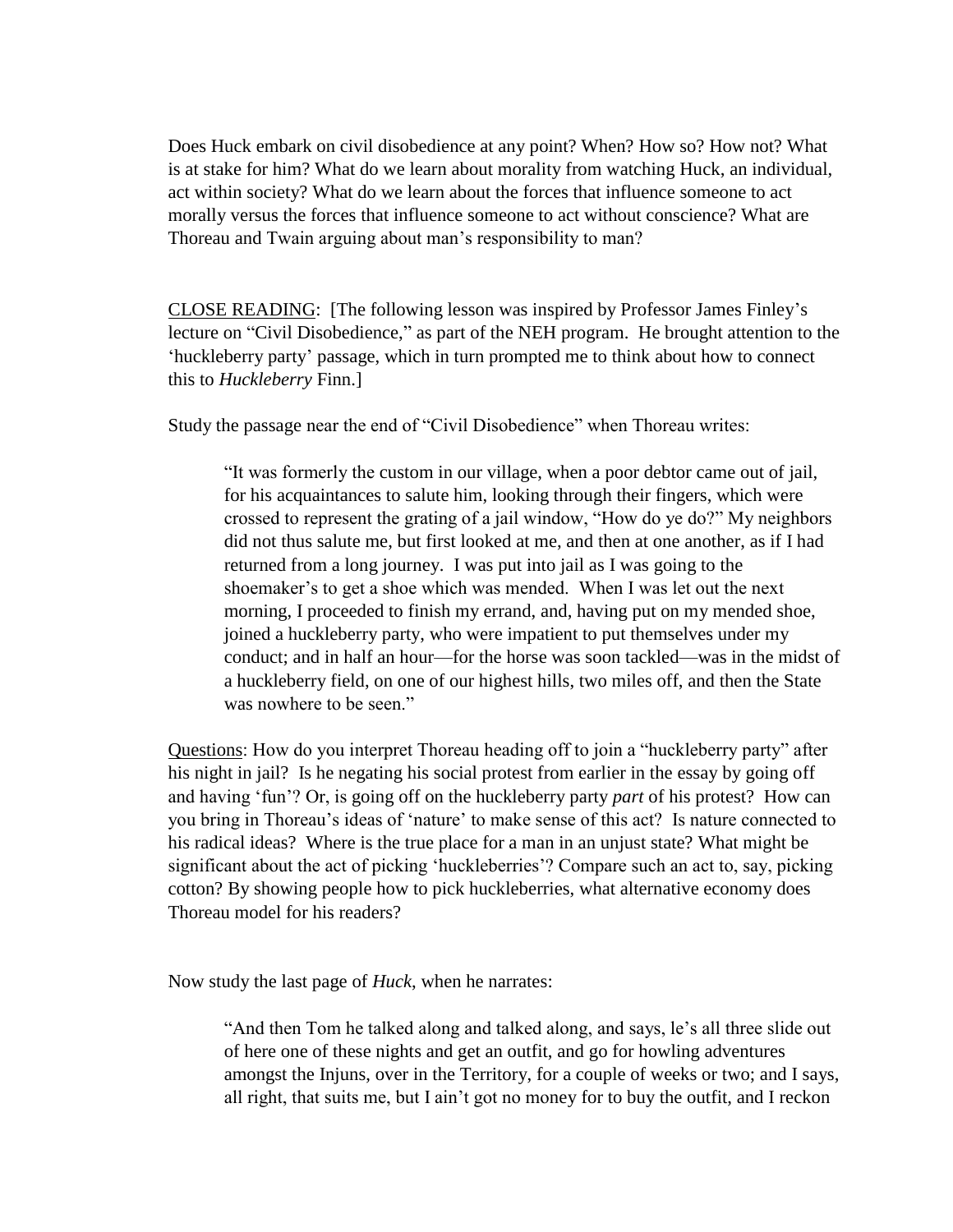I couldn't get none from home, because it's likely pap's been back before now, and got it all away from Judge Thatcher and drunk it up. "No, he hain't," Tom says; "it's all there yet—six thousand dollars and more; and your pap hain't ever been back since. Hadn't when I come away, anyhow." Jim says, kind of solemn: "He ain't a-comin' back no mo', Huck." I says: "Why, Jim?" "Nemmine why, Huck—but he ain't comin' back no mo." But I kept at him; so at last he says: "Doan' you 'member de house dat was float'n down de river, en dey wuz a man in dah, kivered up, en I went in en unkivered him and didn' let you come in? Well, den, you kin git yo' money when you wants it, kase dat wuz him."

Tom's most well now, and got his bullet around his neck on a watch-guard for a watch, and is always seeing what time it is, and so there ain't nothing more to write about, and I am rotten glad of it, because if I'd a knowed what a trouble it was to make a book I wouldn't a tackled it, and ain't a-going to no more. But I reckon I got to light out for the Territory ahead of the rest, because Aunt Sally she's going to adopt me and sivilize me, and I can't stand it. I been there before.

THE END Yours truly, Huck Finn"

Questions: Keeping in mind your thoughts on Thoreau at the end of "Civil Disobedience," How do you understand Huck's last act at the end of the novel? Is he rejecting society by 'lighting' "out for the Territory?" Is he abandoning the moral compass he had begun to develop on his journey with Jim? What forces prey on him to force this decision? Is Huck like Thoreau at the end or not? Is he part of a kind of white, masculine fantasy of exploring adventure in the rugged wilderness, as opposed to Thoreau, who likely has a moral purpose in going on the huckleberry party? Or, is Huck failed by a society that makes meaningful connection between whites and blacks impossible? Look at Huck's silence after Jim tells him his Pap has been dead all this time. Think of the implication Huck must realize, here, that Jim withheld this crucial information from Huck. Huck, the trickster, has been duped and betrayed. Is Huck a victim of a society that forces Jim to manipulate Huck into believing he still was running from his abusive Pap, when in fact Jim just needed Huck as a white ally? Is Huck betrayed by Jim *and* by society? What might Twain be arguing about the condition of man in society at this time?

#### Symbolic Epilogue:

Thoreau knew huckleberries grew wild. How might he be using them symbolically? How might you see Huck's own name as symbolic, given this discussion?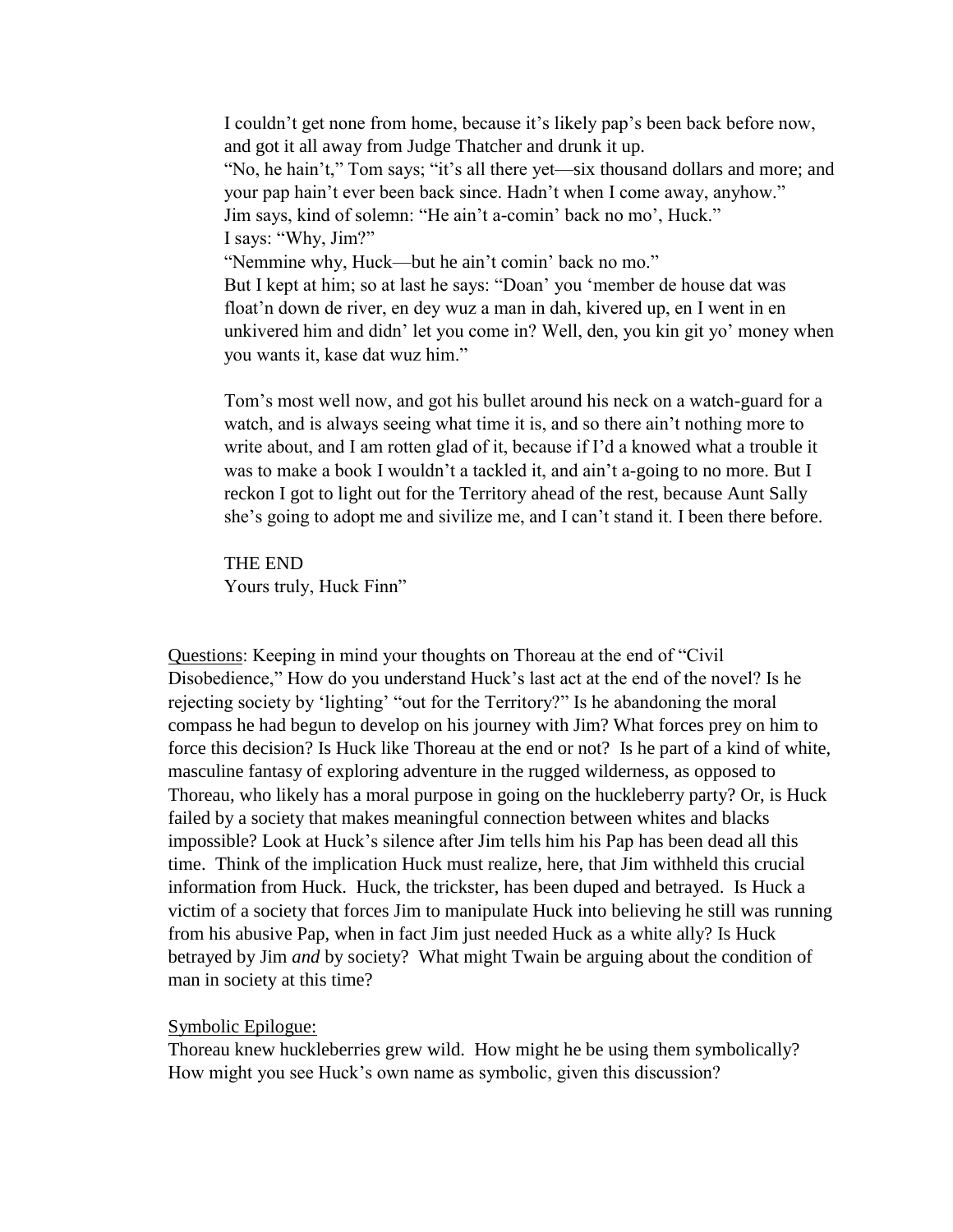Extension Activity: In his eulogy for Thoreau, Emerson states:

"Had his genius been only contemplative, he had been fitted to his life, but with his energy and practical ability he seemed born for great enterprise and for command; and I so much regret the loss of his rare powers of action, that I cannot help counting it a fault in him that he had no ambition. Wanting this, instead of engineering for all America, he was the captain of a huckleberry-party. Pounding beans is good to the end of empires one of these days; but if, at the end of years, it is still only beans?"

In what ways might being a "captain of a huckleberry party" be a dig by Emerson? In what ways might it be praise? Which do you think it is? Do you think Huck is a "captain" of a huckleberry party," too?

Extension activity: Time permitting, look at the "white lily" passage from the end of Thoreau's essay "Slavery in Massachusetts" for discussion on how Thoreau uses symbol to attack slavery. Lead a discussion in Twain's strategies for attacking slavery and the failure of reconstruction, the point of view from which he wrote the novel.

Lesson 3

Procedures for using Emerson's Self-Reliance to introduce The Great Gatsby:

Students will read and discuss Emerson's essay "Self Reliance" in advance of reading *Gatsby*.

Then, as a touchstone during the study of the novel, student can be asked to discuss the following questions:

Is it possible to be self-reliant? Is Rebirth possible? What forces make self-reliance challenging? What forces make it possible? Is anyone self-reliant in *The Great Gatsby?* What is Fitzgerald saying about self-reliance by the end of the novel?

Students can also think about the *absence* of nature in *The Great Gatsby*, and discuss the materialism Fitzgerald argues has replaced that nature, to disastrous effects.

For a close reading opportunity, look particularly at the last few pages of chapter 9, when Nick recalls the Long Island from the perspective of the first settlers: